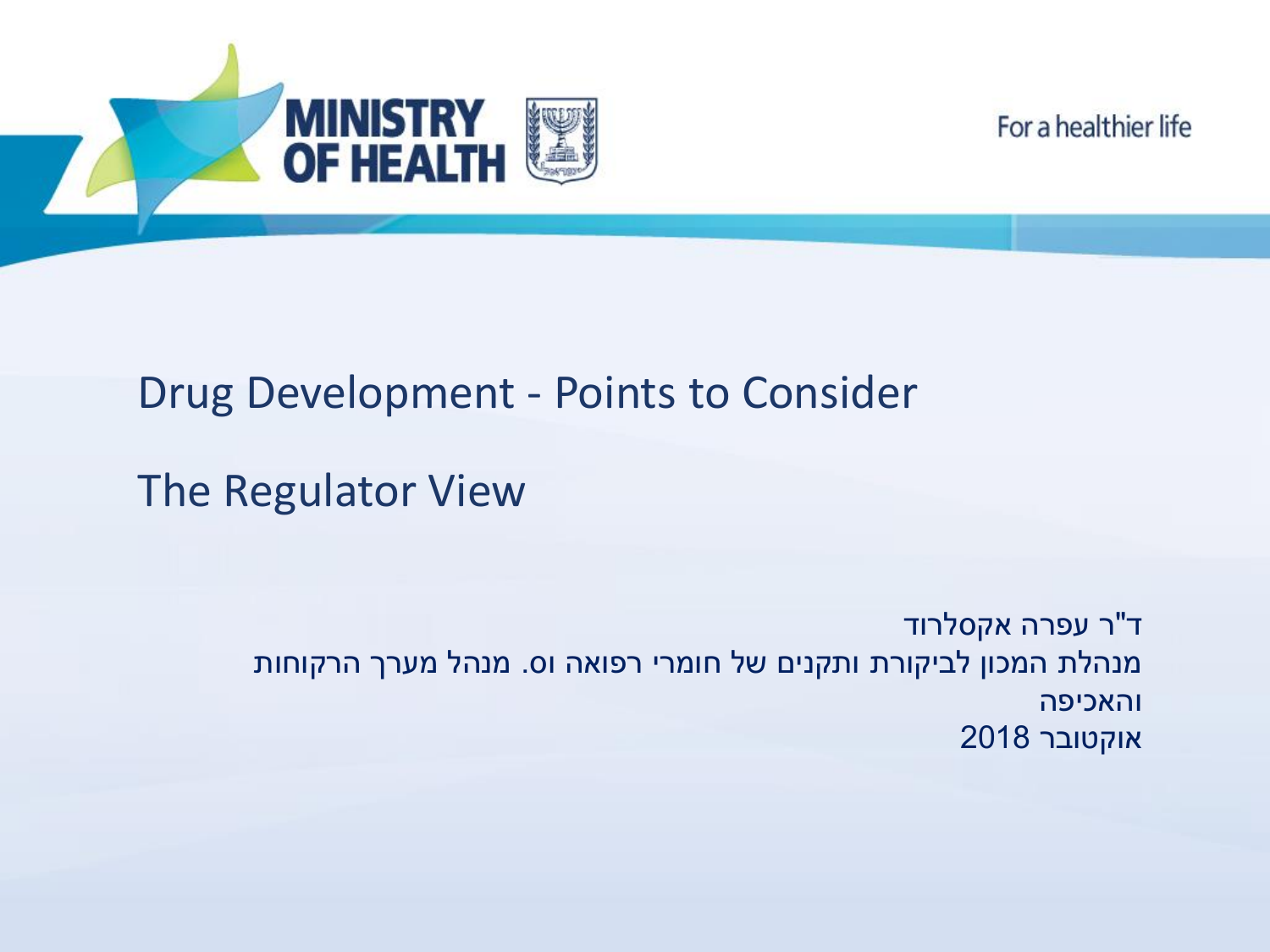



# *Keep in mind*

- Know your product
- Know the regulatory requirements
- Determine data requirements according risk-based approach
- Build analytic panel early, inclusion potency assay
- Design trial to increase product knowledge
- Consider the market

Ilona Reischl, PhD BAGS/AGES

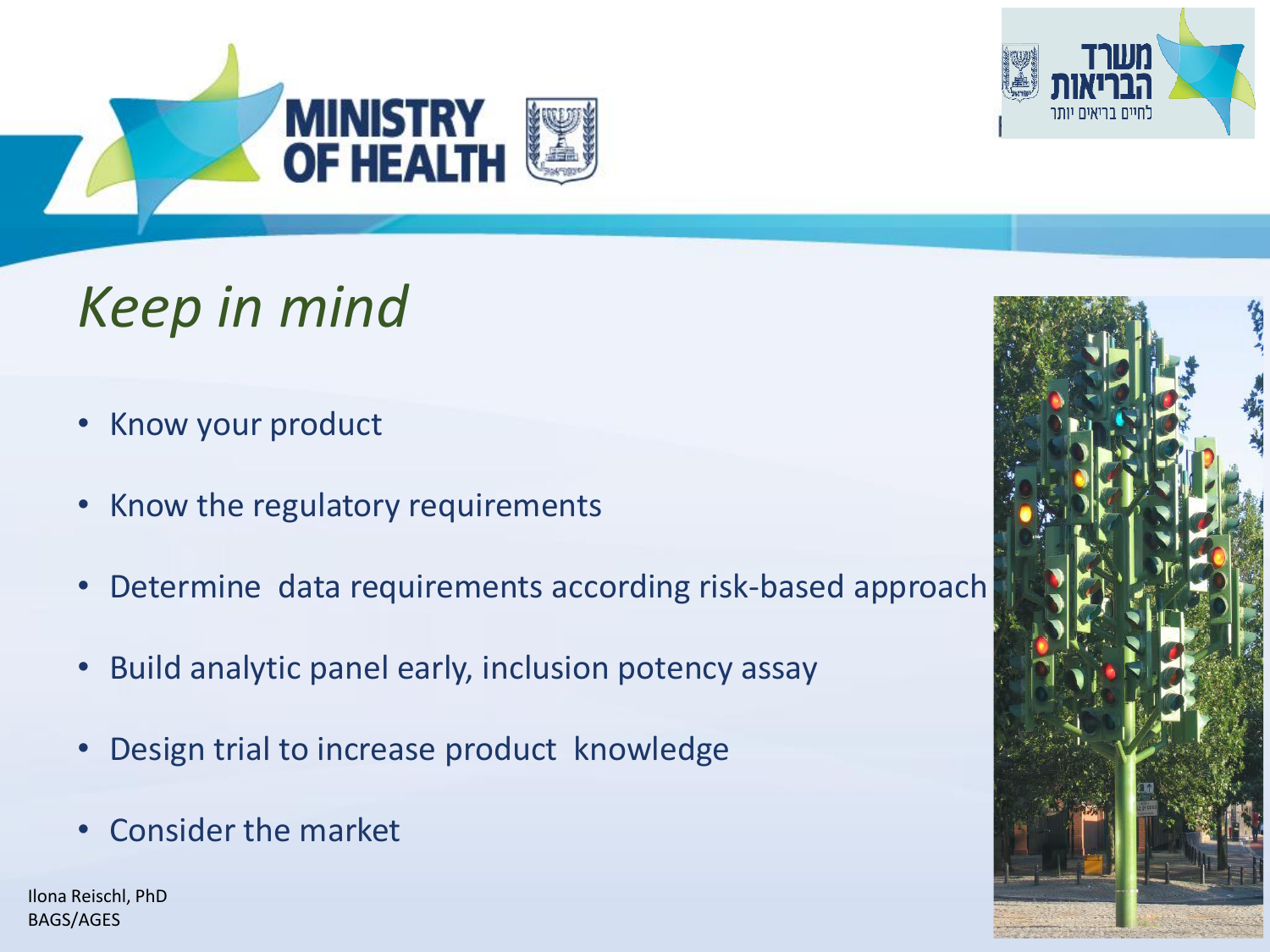



# *Strategic thinking*

Your clinical data can only be considered as reproducible, if

the investigational product is sufficiently characterized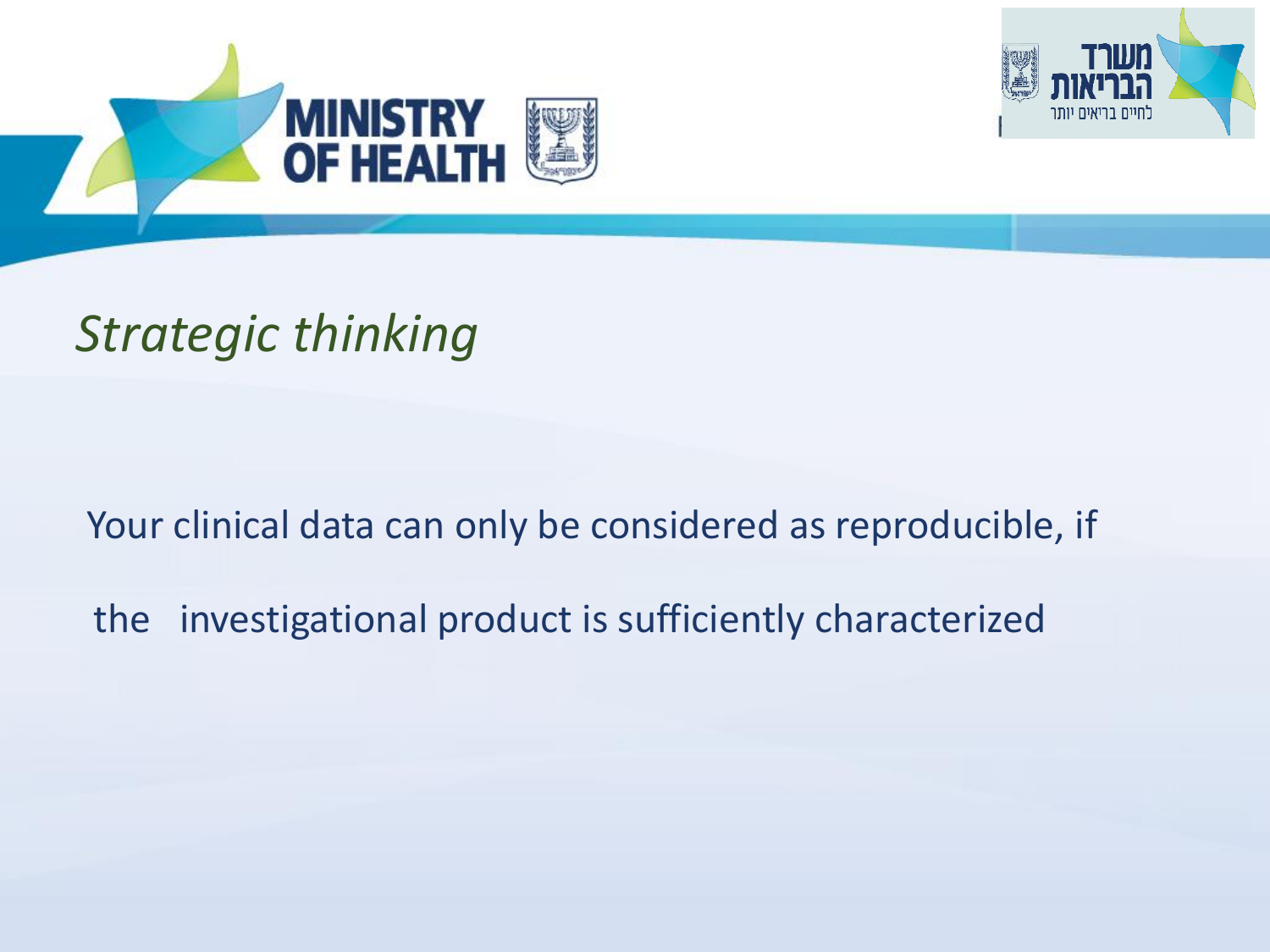



### *Questions to be asked*

- **Mechanism of Action (MOA)-** how is the product supposed to work in patients?
- What would you have to study clinically to asses safety and efficacy based on MOA?
- **Critical Quality Attribute (CQA)**  what critical properties do you need to control, in order to achieve the desired safety and efficacy?
- **Critical Process Parameter(CPC)**  what processes need to be controlled to assure process produce the desired product quality?
- What are the most crucial lot release specifications?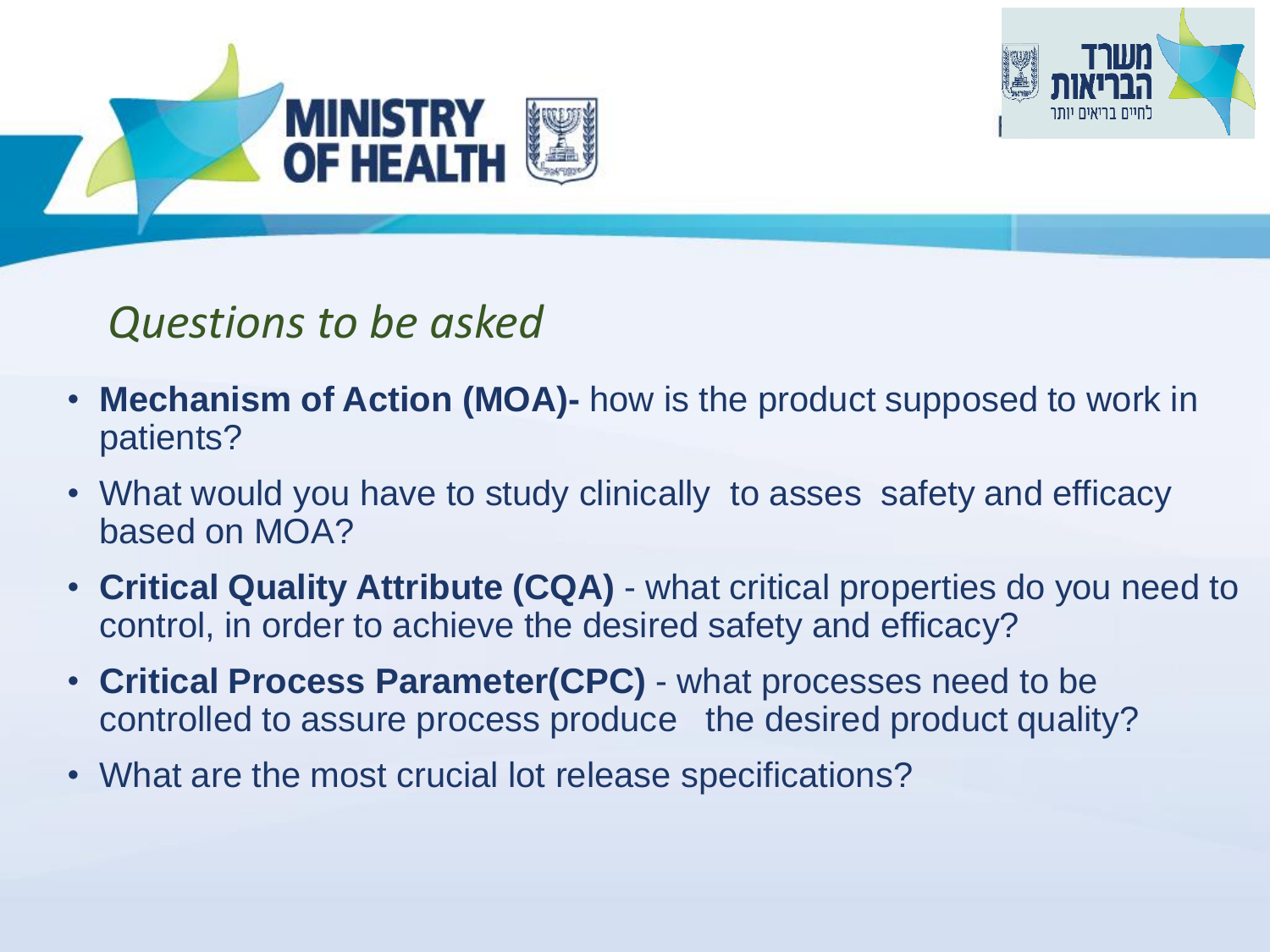



- **CQA and CPP are not meant to be static** –they should be continually evaluated and revised as needed
	- Additional product characterization
	- Clinical outcome
	- additional manufacturing experience
- It is generally easier and less risky to make changes early in product development than later

# Should be revised cautiously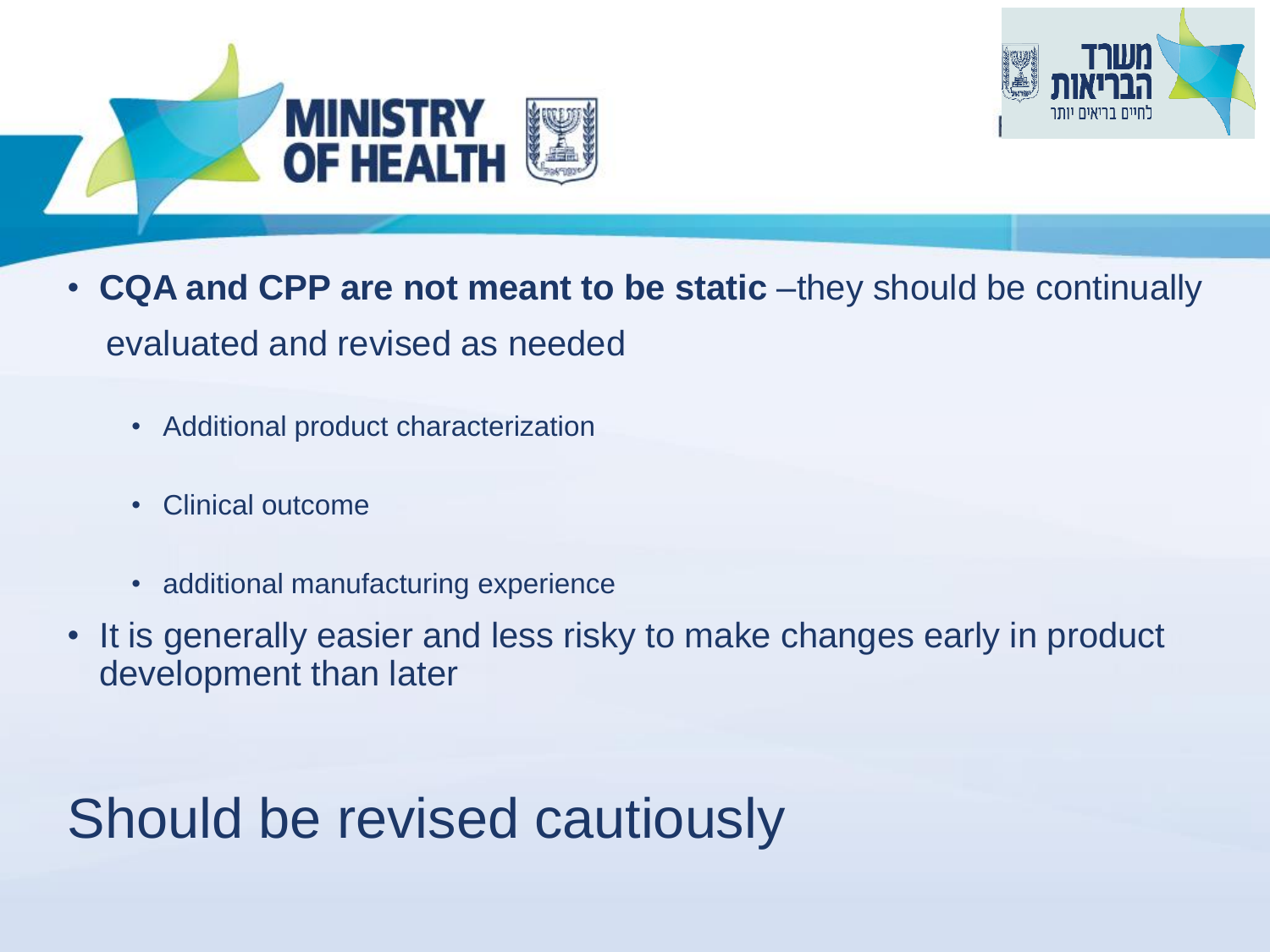



### *Early phases-main concerns*

• Preclinical animal studies should be conducted using product manufactured like it will be used in clinic

### • Safety

- Safety of source material, reagents and processing
	- Research grade reagents-can be used if properly qualified
	- Human derived materials-Licensed products
	- Human serum-at least donor eligibility questions, viral tests
- Human Safety Testing(sterility, endotoxin, mycoplasma, identity, purity …)
- Ability to manufacture the product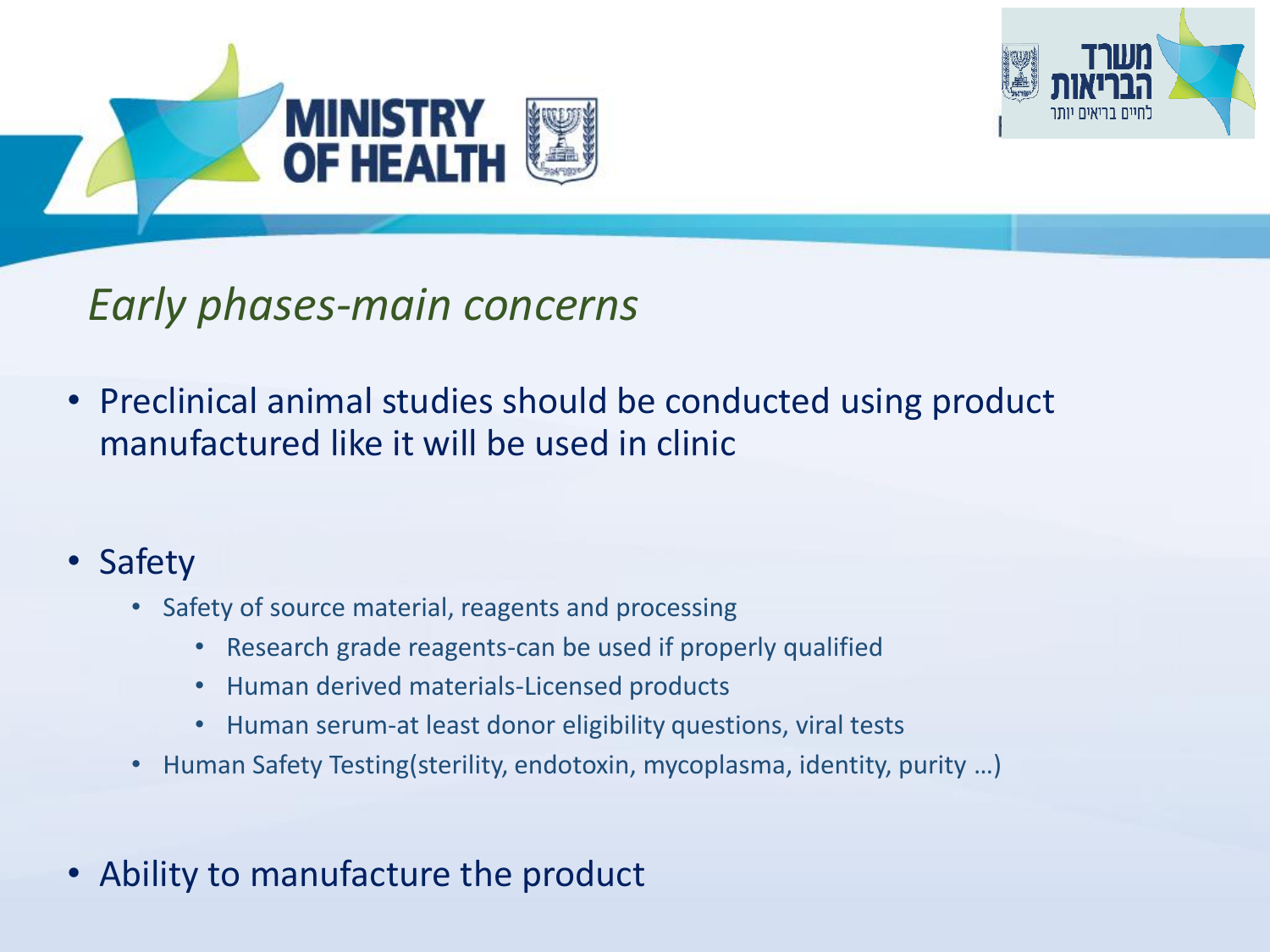



# *Strategic thinking*

Your clinical data can only be considered as reproducible, if the

investigational product is sufficiently characterized

IMPD-Investigational Medicinal Product Dossier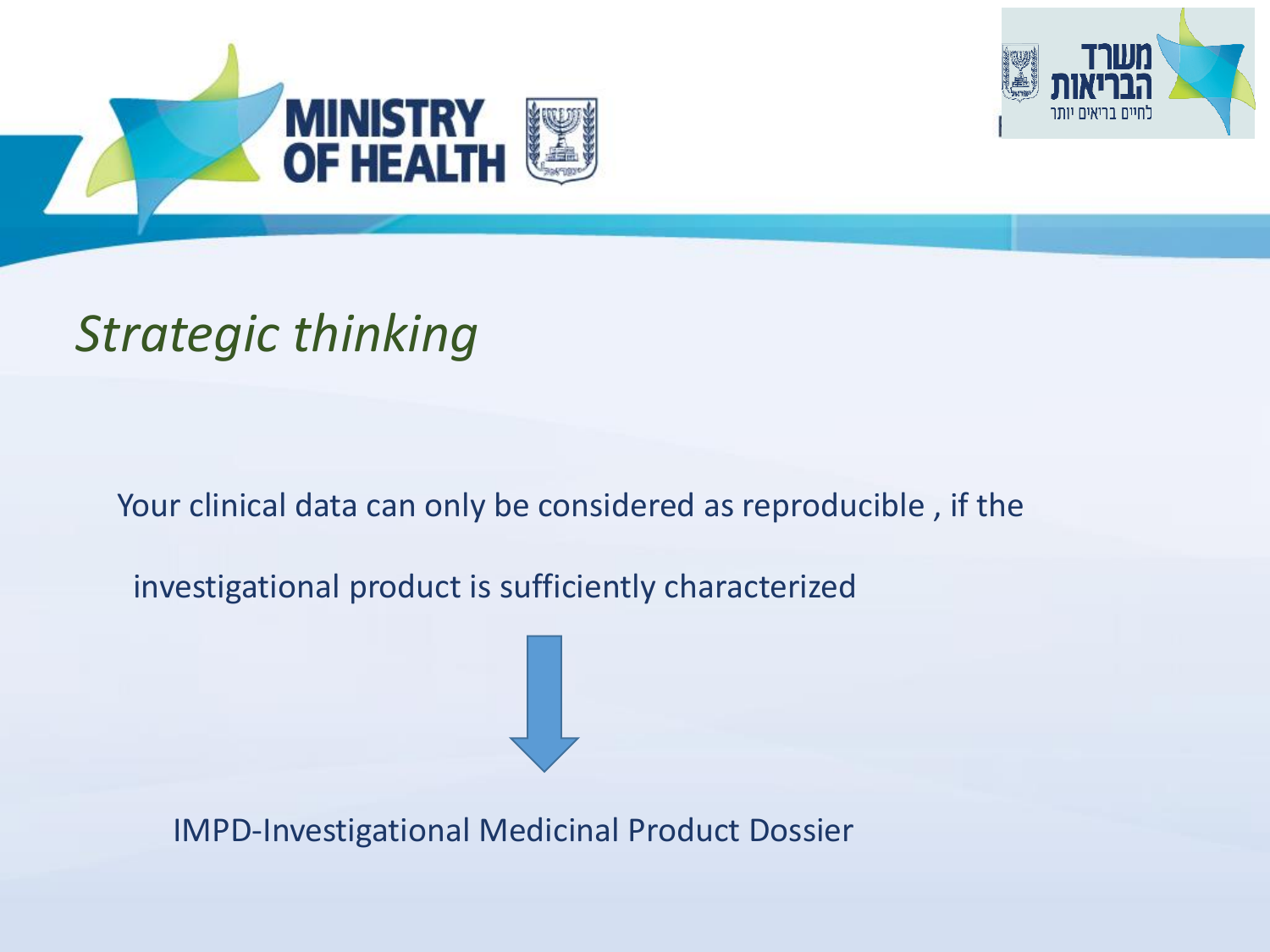





- EU Directive 2001/20 ("clinical trials directive") requires sponsors to submit information on:
	- **the quality and manufacture of the investigational medicinal product**
	- **any toxicological and pharmacological tests**
	- **the protocol**
	- **clinical information on the investigational medicinal product including investigator's brochure**

to the concerned competent authority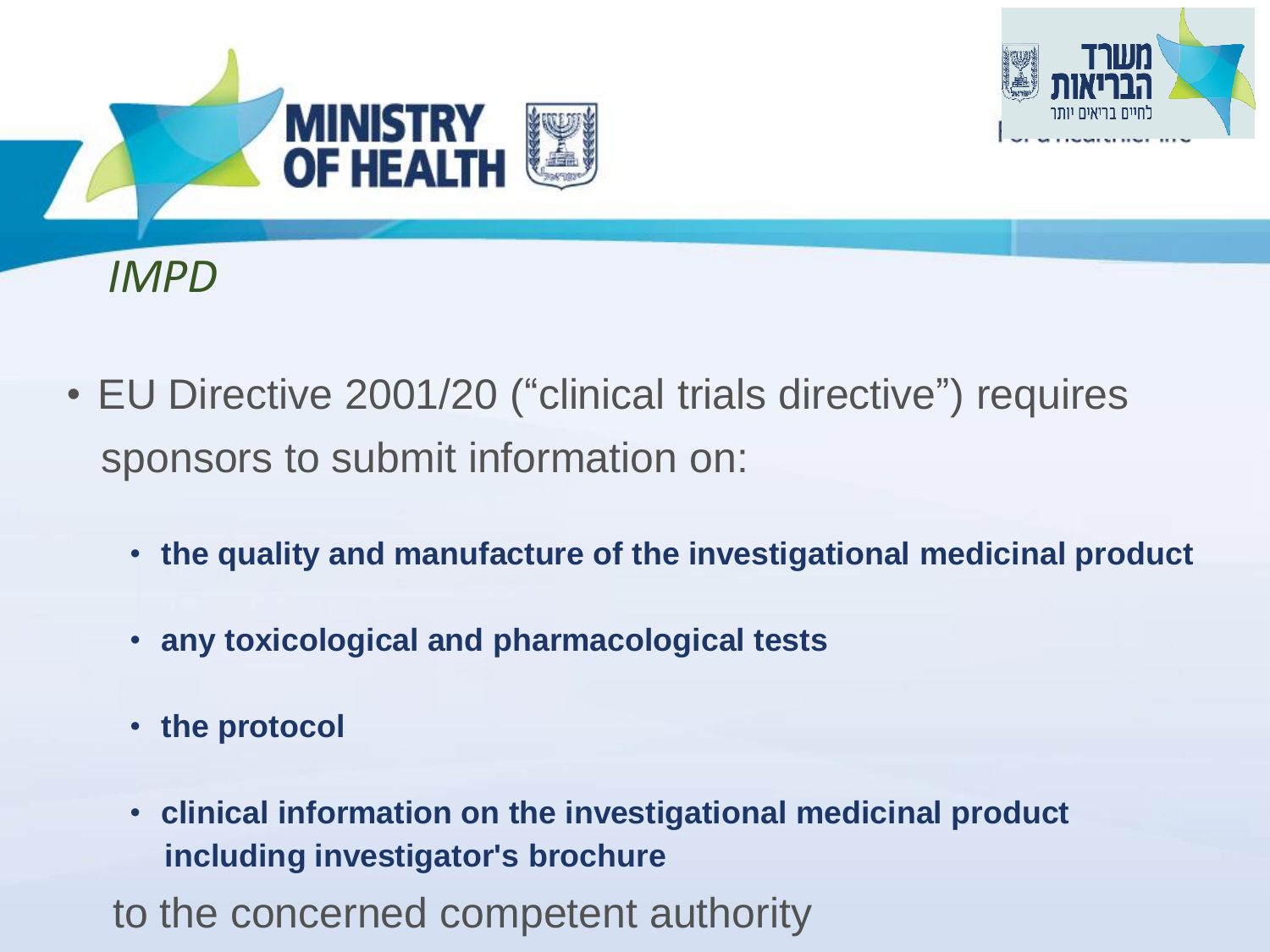



### *Investigational medicinal product dossier(IMPD*)

### Quality - Chemistry, Manufacturing, Control (CMC) Module

WHY??? What???

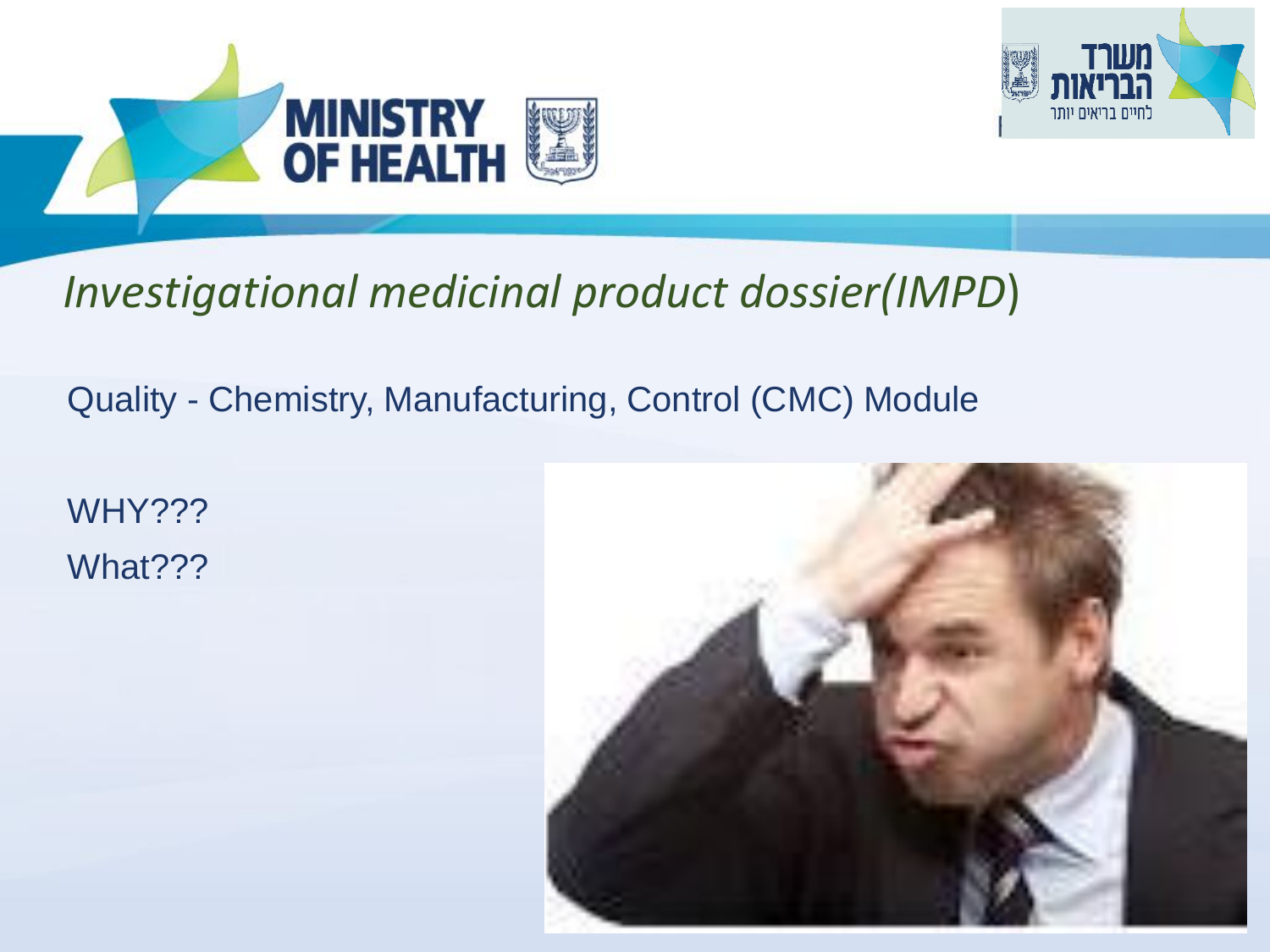

- Quality attributes to control the IMP are important to:
	- demonstrate pharmaceutical **quality**
	- demonstrate product **consistency** and **comparability** after process changes
	- improve the ability of **linking the quality of product from each study** and maximizing the relevance of the information gained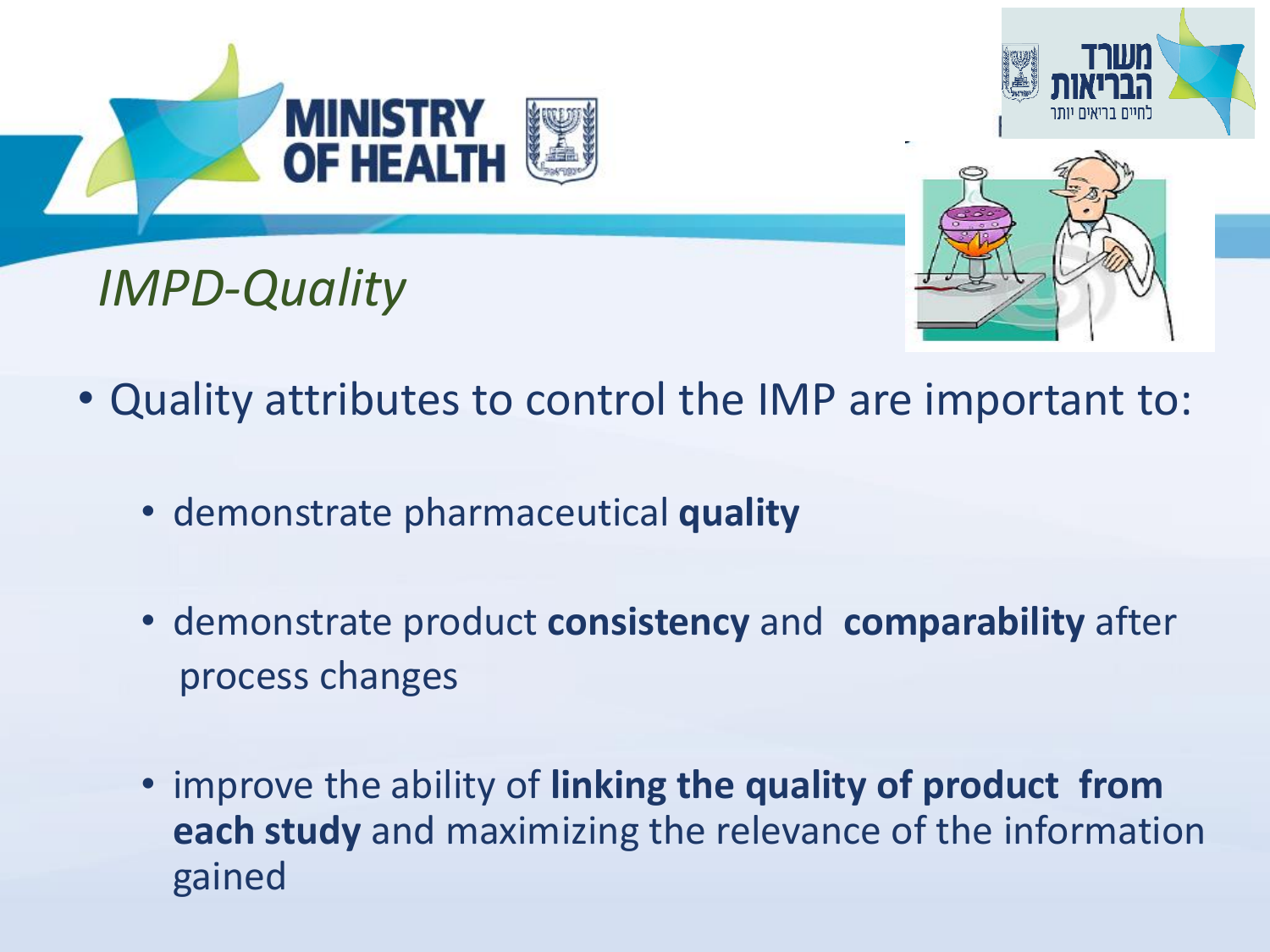



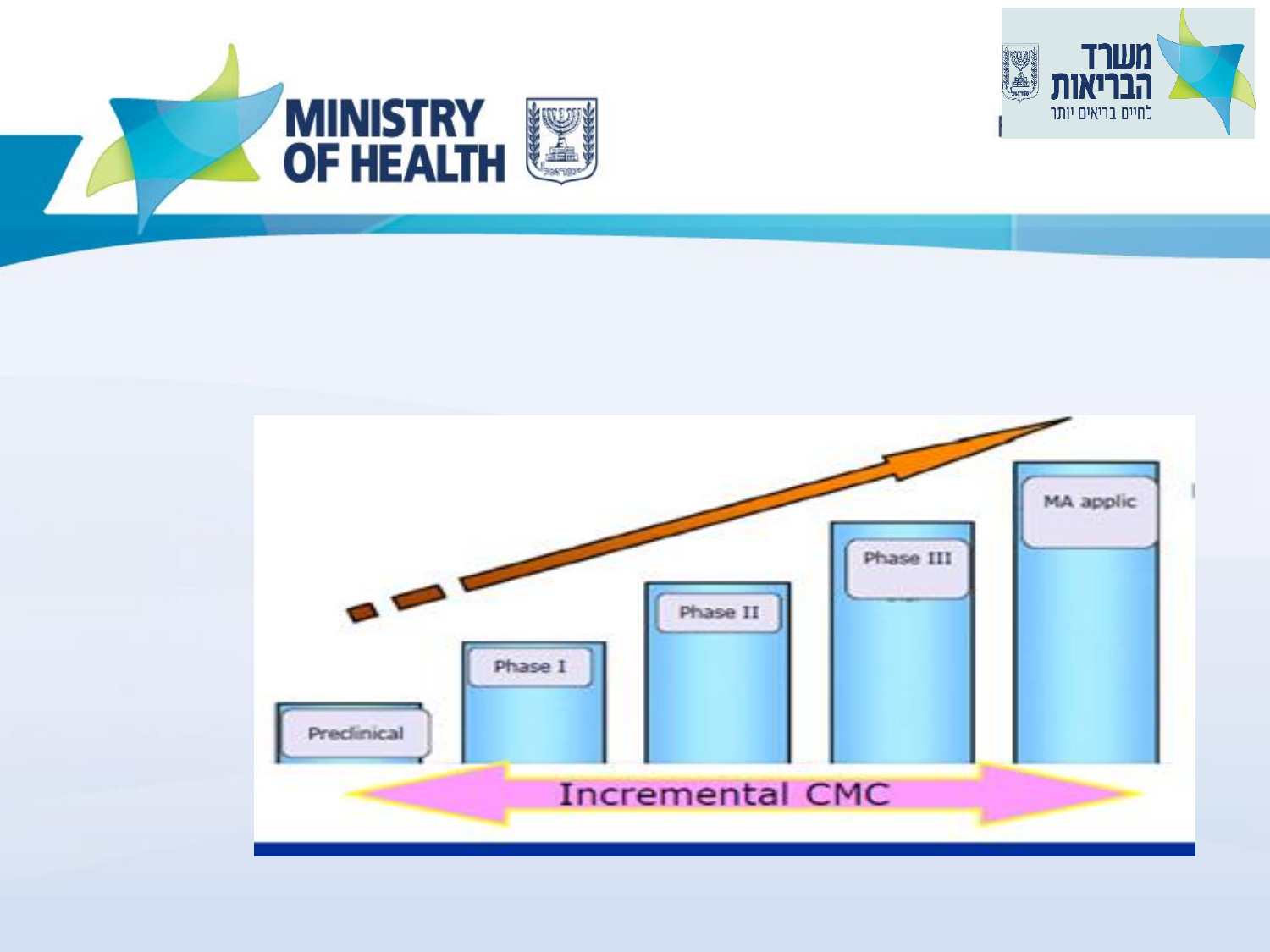



*General Structure of Quality Module of Investigational Medicinal Product* 

- **IMPD or IND equivalent**
	- **logical structure**, such as the headings of the current version of the IMPD Guideline (CHMP/QWP/185401/2004 final).
	- CTD structure where appropriate- Module 3 Quality
		- **IMPD: limited and "growing" during development**
		- **Safety of patients is not compromised**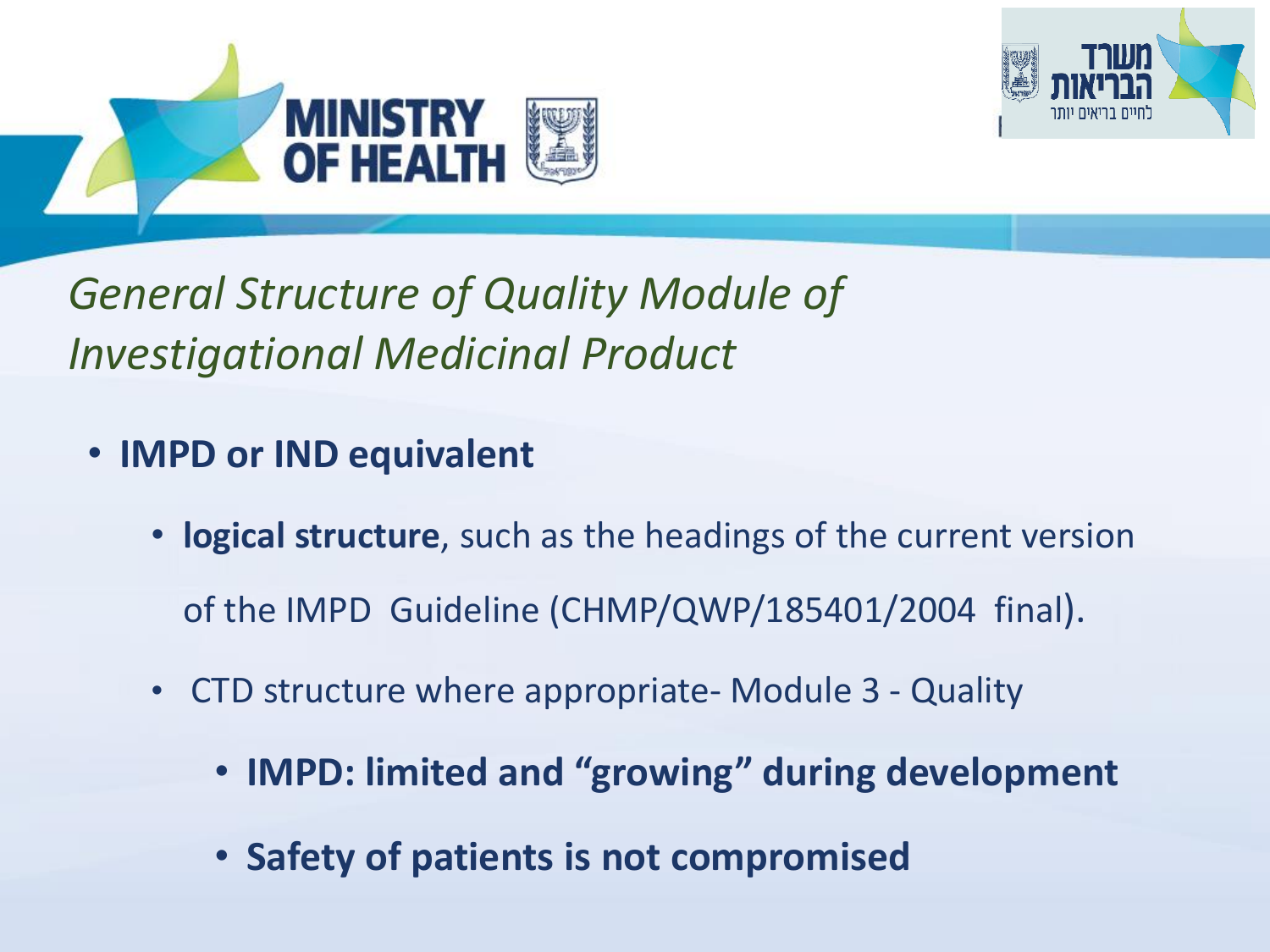



### **IMPD Structure on Quality Data**

#### 2.1.S Drug Substance

- 2 1 S 1 General Information
- 2.1.S.2 Manufacture
- 2 1 S 3 Characterisation
- 2.1.S.4 Control of the Drug Substance
- 2.1.S.5 Reference Standards or Materials
- 2.1 S.6 Container Closure System
- 2.1.S.7 Stability

#### 2.1.P IMP under Test

- 2.1.P.1 Description and Composition
- 2.1.P.2 Pharmaceutical Development
- 2.1 P.3 Manufacture
- 2.1.P.4 Control of Excipients
- 2.1.P.5 Control of the **Investigational Medicinal** Product
- 2.1 P.6 Reference Standards or **Materials**
- 2.1.P.7 Container Closure System
- 2.1.P.8 Stability

#### APPENDICES

- 2.1.A.1 Facilities and Equipment:
- 2.1.A.2 Adventitious Agents Safety Evaluation:
- 2.1.A.3 Novel excipients:
- 2.1.A.4 Solvents for Reconstitution and Diluents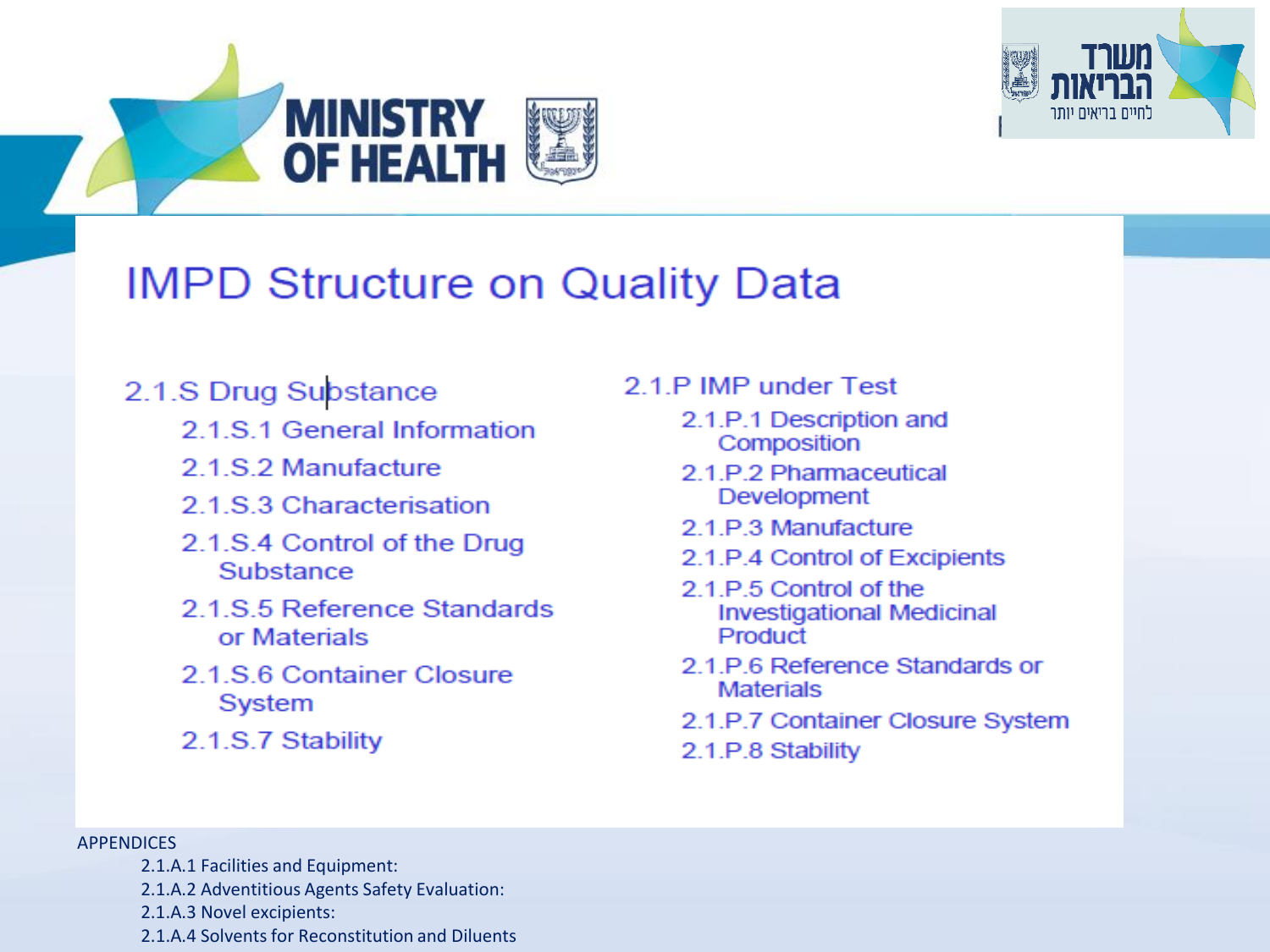



• The IMP dossier required will depend on many factors,

### **One size does not fit all;**

- Some risk aspects
	- nature of the product e.g.
		- •Biological molecules with novel mechanism of action
		- •New agents with a high degree of species-specificity
		- •New agents with immune system targets
	- state of development
	- patient population
	- nature and severity of the illness
	- No. of doses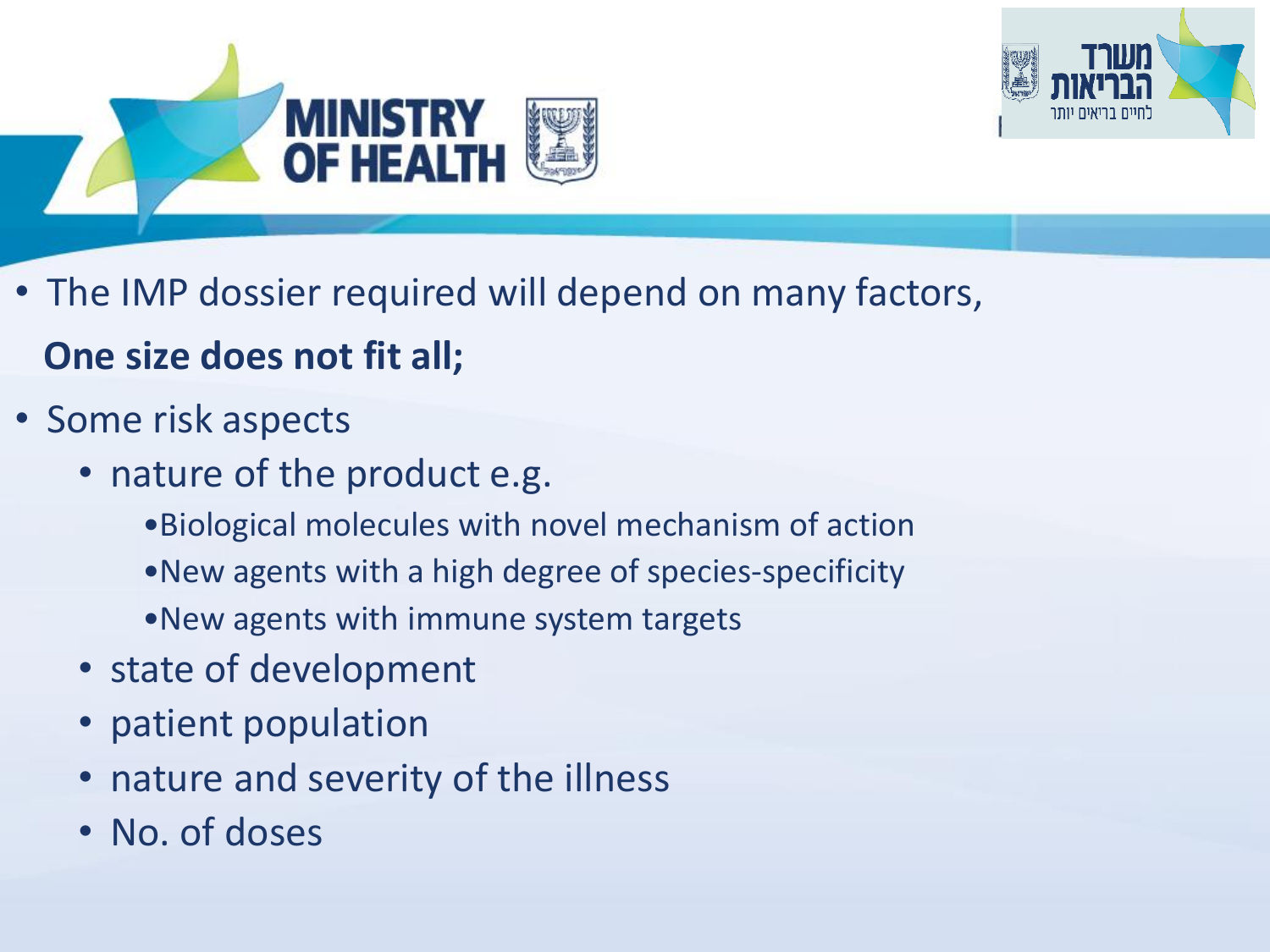### Requirements for Phase I-III-Examples



|                                                | <b>Phase I</b>                                                                                      | <b>Phase II</b>                                                                                        | <b>Phase III</b>                                                          |
|------------------------------------------------|-----------------------------------------------------------------------------------------------------|--------------------------------------------------------------------------------------------------------|---------------------------------------------------------------------------|
| Pharmaceutical<br>development                  | Short description (when<br>applicable)                                                              | Brief summary, taking<br>into account changes<br>of clinical relevance                                 | summary,<br>taking into<br>account<br>changes of<br>clinical<br>relevance |
| Control of critical Steps<br>and intermediates | No data are required except<br>for non standard and<br>manufacture processes of<br>sterile products | No data are required<br>except for non<br>standard and<br>manufacture processes<br>of sterile products | Additional<br>information                                                 |
| Specifications                                 | Oriented                                                                                            | Preliminary                                                                                            | Should be<br>reviewed                                                     |
| Validation of analytical<br>procedures         | Suitability of + Table of<br>acceptance limits for<br>validation<br>(required for microbial safety) | Tabulated summary of<br>results                                                                        | Validation<br>report to be<br>held                                        |
| stability                                      | Initiation                                                                                          | Increase availability                                                                                  | of data                                                                   |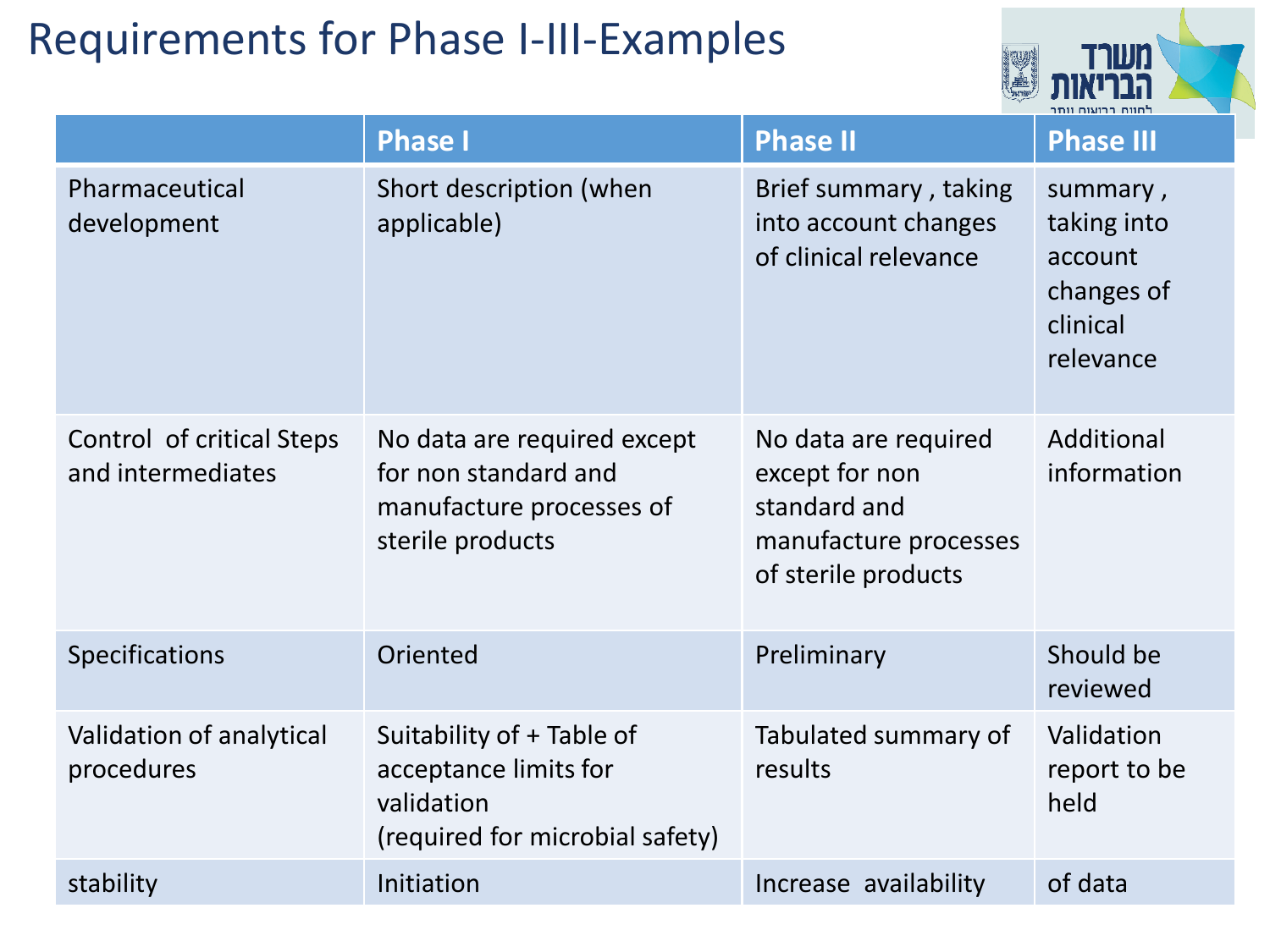



### *IMPD-Guidelines*

- **Guideline on the requirements to the chemical and pharmaceutical quality documentation concerning investigational medicinal products in clinical trials (CHMP/QWP/185401/2004 )**
- Guideline on the requirements to the chemical and pharmaceutical quality documentation concerning investigational medicinal products in clinical trials Draft(EMA/CHMP/QWP/834816/2015
- **Guideline on the requirements for quality documentation concerning biological investigational medicinal products in clinical trials**

#### **(EMA/CHMP/BWP/534898/2008)**

- Guideline on the Requirements for Quality Documentation Concerning Biological Investigational Medicinal Products in Clinical Trials (EMA/CHMP/BWP/534898/2008 rev. 1)
- **Guideline on strategies to identify and mitigate risks for first in**

#### **human CTs with IMPD (EMEA/CHMP/SWP/28367/07)**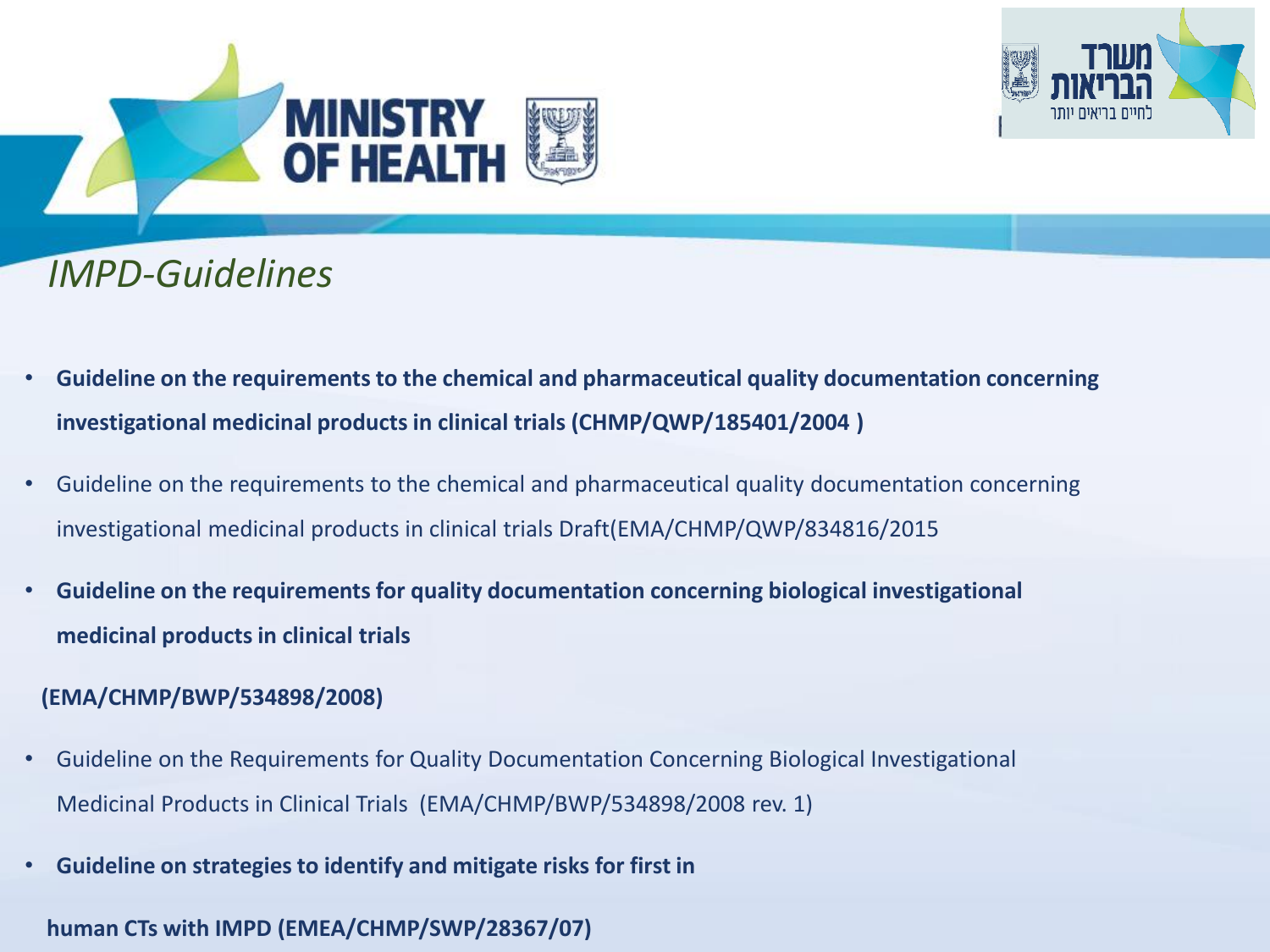



### INDs - FDA guidelines

• Guidance for Industry: Content and Format of Investigational New Drug Applications(INDs)for Phase 1studies of Drugs, Including Well-Characterized, Therapeutic, Biotechnology – derived products

• Guidance for Industry: INDs for Phase 2 and Phase 3 Studies Chemistry, Manufacturing, and Controls Information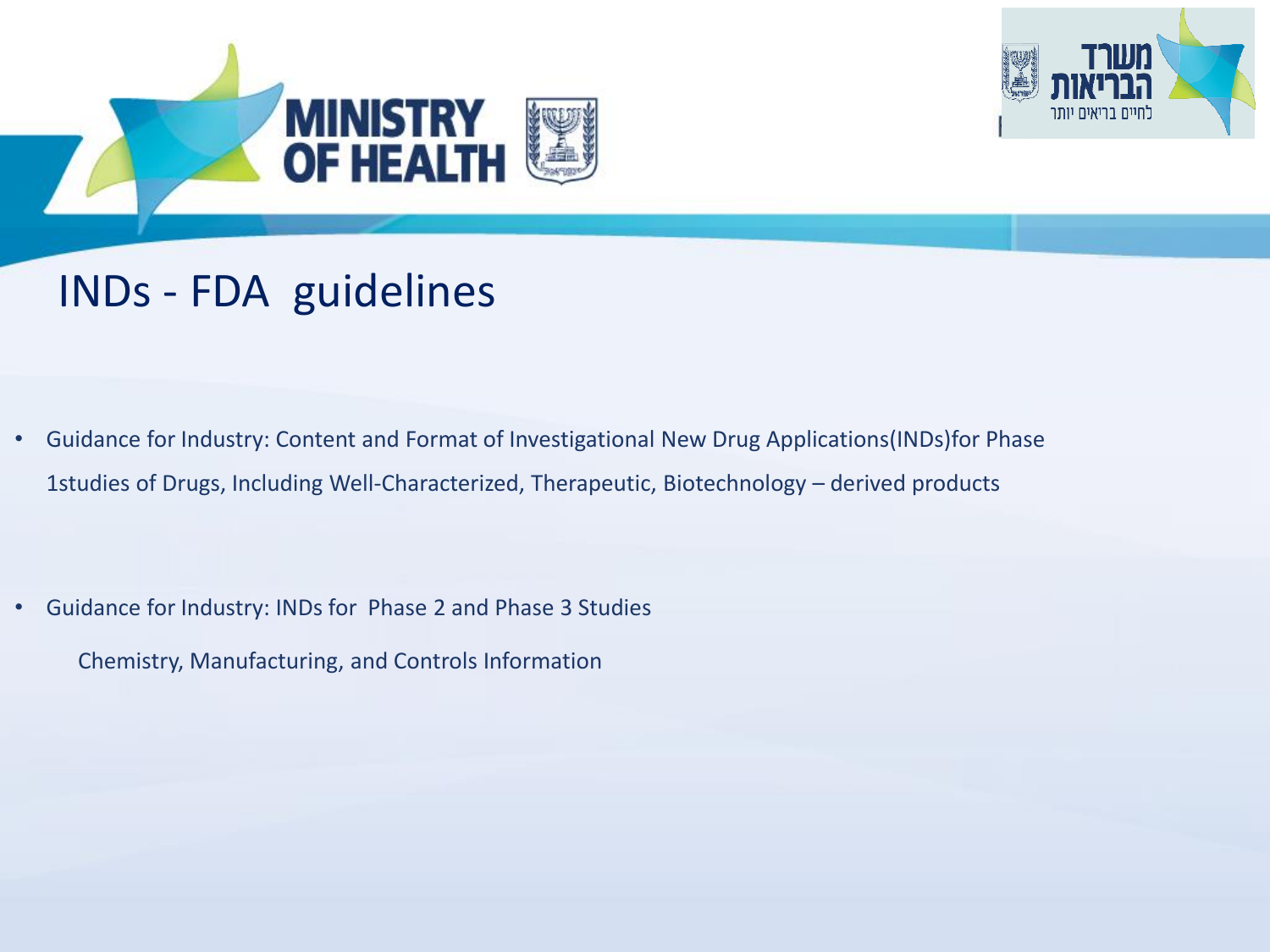



# Thinking ahead!

A little planning up front, can help avoid problems later